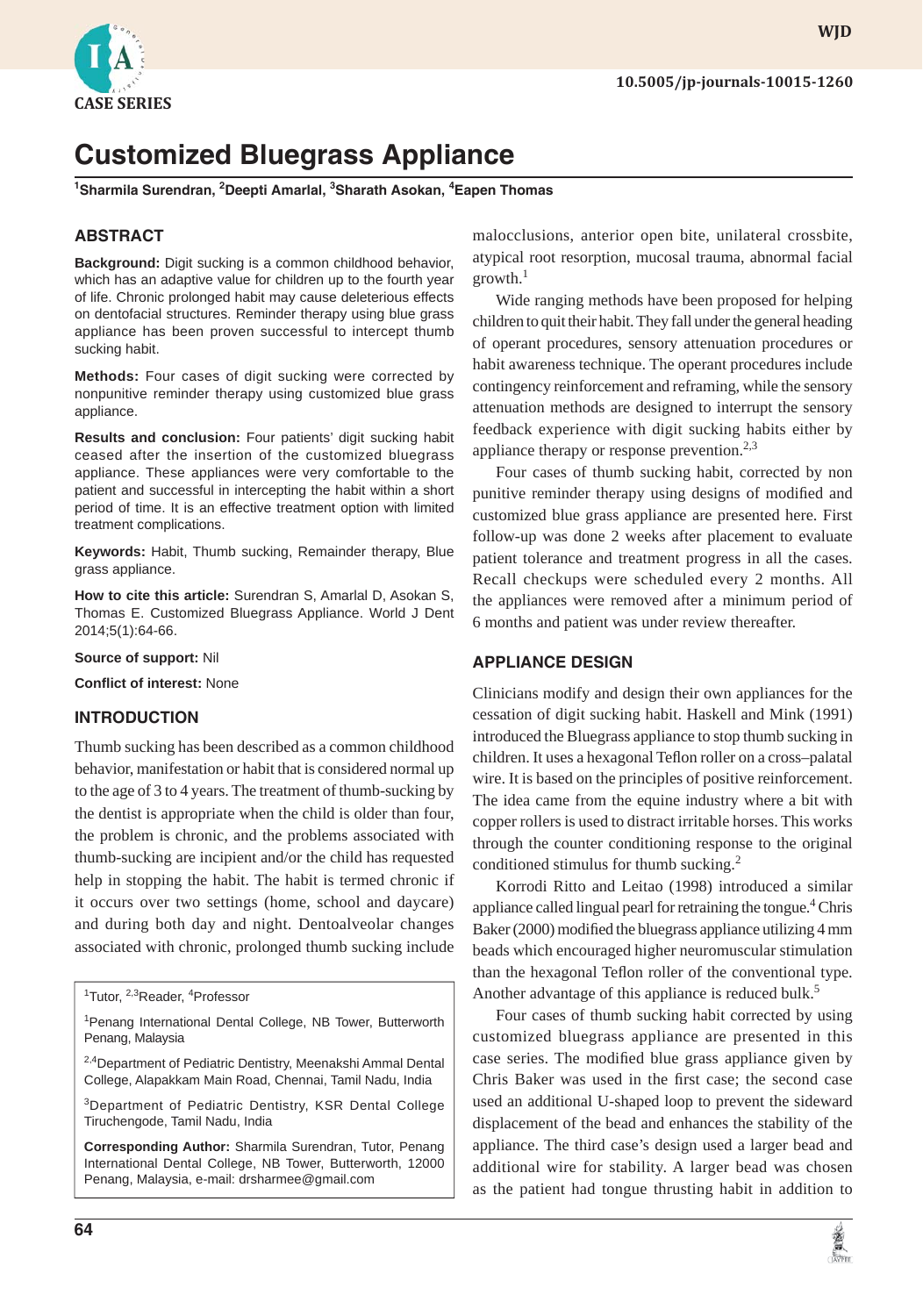*Customized Bluegrass Appliance*

thumb sucking and a smaller bead might not refrain tongue thrusting. This design was similar to the lingual pearl which would help in retraining the tongue as well. In the last case, the design incorporated the bead along with the Nance design to provide additional stability of the appliance. The advantage of this design was the acrylic button prevented the distortion of the archwire.

# **CASE REPORTS**

### **Case 1**

A 5 years old child accompanied by her mother reported with a chief complaint of digit sucking habit. A nonpunitive reminder therapy was planned using modified bluegrass appliance. It was fabricated by adapting a 0.9 mm stainless steel wire over the palate extending from the primary maxillary second molar on either side. Three brown colored beads (4 mm) were inserted into the cross palatal bar which was soldered to the bands adapted on the primary maxillary second molars (Fig. 1). The child was instructed to roll the bead with her tongue whenever she felt like sucking her thumb. The mother reported the cessation of the habit on the very first day.

# **Case 2**

A 7 years old boy accompanied by his brother reported with a chief complaint of thumb sucking habit and a secondary habit of pulling his left lower eyelid. No related malocclusion was seen. An additional U loops were incorporated in the wire component of the modified blue grass appliance with three beads (Fig. 2). The cessation of thumb sucking and secondary habit happened on the first day but the child continued thumb sucking unconsciously during the night which subsequently stopped over the week.

# **Case 3**

A 7 years old child accompanied by his father reported with thumb sucking and tongue thrusting habit. Intraoral examination revealed pseudoanterior open bite as the incisors did not complete eruption. Reminder appliance therapy was opted for cessation of the habit. The wire component was modified. Modified palatal arch design was followed with a single large bead on a horizontal bar soldered to the palatal arch as shown in Figure 3. This enhances the support and stability of the appliance. The father reported the cessation of habit during the first follow-up visit.

# **Case 4**

A 5 years old girl accompanied by her mother reported with a chief complaint of thumb sucking habit especially when she was watching television and unconsciously during



Fig. 1: Modified bluegrass appliance



**Fig. 2:** Customized bluegrass appliance (two U loops added)



Fig. 3: Customized bluegrass appliance (modified palatal arch design with a single large bead)

sleep. There was no related malocclusion. A nonpunitive reminder therapy using customized blue grass appliance with a modified Nance palatal design was followed in which a horizontal bar with a bead was soldered to the arch bar